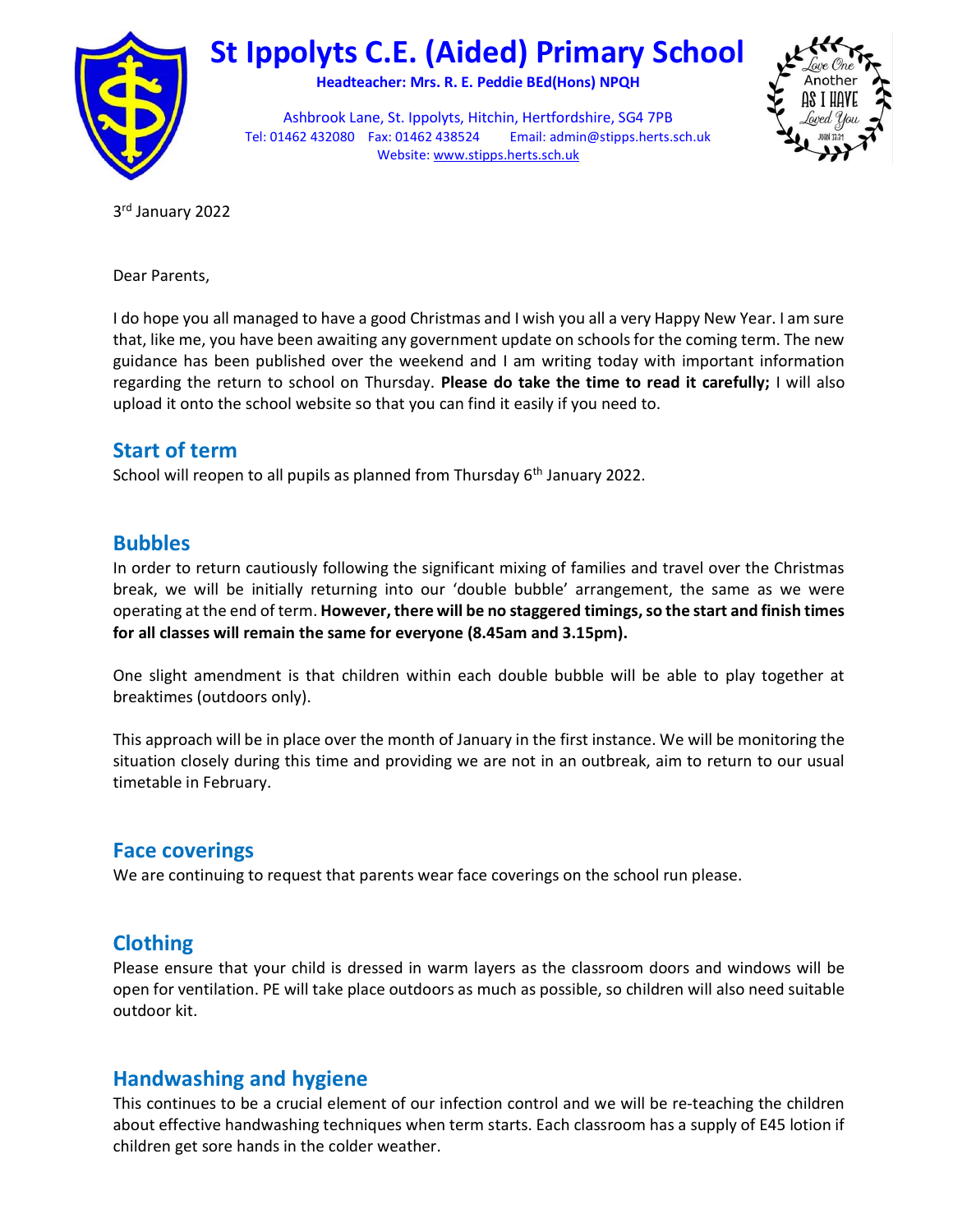# IMPORTANT: symptoms, testing, close contacts and isolation (information taken from the schools guidance for January 2022)

### Symptoms:

Pupils, staff and other adults should not come into school if they have symptoms, have had a positive test result or other reasons requiring them to stay at home due to the risk of them passing on COVID-19 (for example, they are required to quarantine). If anyone in your school develops COVID-19 symptoms, however mild, you should send them home.

### Self-isolation for positive cases:

Individuals may now take LFD tests on day 6 and day 7 of their self-isolation period. Those who receive two negative test results are no longer required to complete 10 full days of self-isolation. The first test must be taken no earlier than day 6 of the self-isolation period and tests must be taken 24 hours apart. This also applies to children under 5, with LFD testing at parental or guardian discretion.

If both these test results are negative, and you do not have a high temperature, you may end your selfisolation after the second negative test result and return to your education setting from day 8.

Anyone who is unable to take LFD tests will need to complete the full 10 day period of self-isolation.

### Asymptomatic screening using lateral flow tests:

Testing remains important in reducing the risk of transmission of infection within schools. Staff and secondary school pupils should continue to test twice weekly at home, with lateral flow device (LFD) test kits, 3-4 days apart.

Schools are strongly encouraged to ask parents and other visitors to take a lateral flow device (LFD) test before entering the school.

There is no need for primary age pupils (those in year 6 and below) to regularly test, unless they have been identified as a contact for someone who has tested positive for Covid-19 and therefore advised to take lateral flow tests every day for 7 days.

### PCR Testing

Staff and pupils with a positive LFD test result should self-isolate in line with the stay at home guidance for households with possible or confirmed coronavirus (COVID-19) infection. They will also need to get a PCR test to check if they have COVID-19.

Whilst awaiting the PCR result, the individual should continue to self-isolate. If the PCR test is taken within 2 days of the positive lateral flow test, and is negative, it overrides the self-test LFD test and the pupil can return to school, as long as the individual doesn't have COVID-19 symptoms.